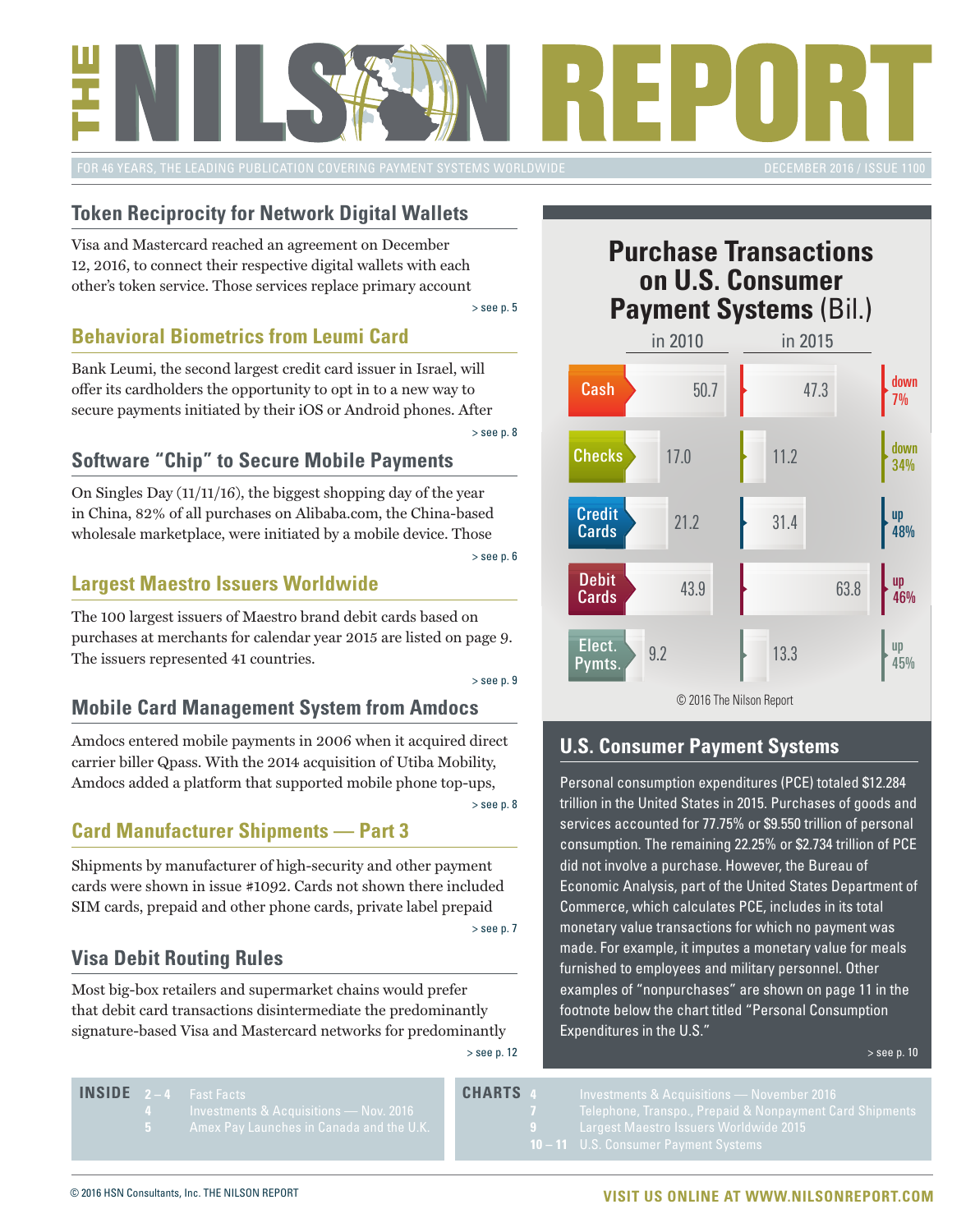# <span id="page-1-0"></span>**FAST FACTS**

DECEMBER 2016 ISSUE 1100

**No paid advertising.**

**No sponsored content of any kind. Ever.**

It is never permissible for subscribers to forward or print this issue. Doing so violates copyright laws.

**GREEN DOT** and **MASTERCARD** have agreed in U.S. District Court, Central District of California to pay \$6.4 million in compensation to prepaid Walmart Moneycard customers who were denied access to their funds earlier this year owing to service interruptions in the cardholder account processing system. Mastercard provides processing for more than 60 million prepaid Green Dot accounts.

**PAYSIMPLE'S** ecommerce platform for services provides mobile-friendly storefront, registration, and checkout specifically designed for one-time and billed services. Selling a service requires a different and often lengthier approach versus retail sales. PaySimple's system provides order management, customer reconciliation, real-time business insights, and reporting. *Eric Remer is CEO, (303) 242-8360, eric@paysimple.com, www.paysimple.com.* 

**VANTIV,** the 2nd largest U.S. acquirer measured by purchase transactions processed, will offer its ecommerce merchants noncard payment methods from Europe and Asia, including direct debit, bank transfers, cash-based epayments, and ewallets, through a partnership with PPRO Group. Merchants will gain 100+ alternative payment methods through a single integration. *Simon Black is CEO at PPRO Group, 44 (203) 837-8680, simon.black@ppro.com, www.ppro.com. Sayid Shabeer is VP, Merchant Product at Vantiv, (978) 275-5219, sayid.shabeer@vantiv.com, www.vantiv.com.* 

**JACK HENRY & ASSOCIATES,** which has offered P2P services since 2005 through its iPay Solutions, will resell Early Warning's Zelle P2P service to its nearly 3,000 financial institution clients. *Greg Adelson is General Manager, Payments Solutions Group at Jack Henry, (270) 706-9200, gadelson@jackhenry.com, www.jackhenry.com. Lou Anne Alexander is Group President, Payments at Early Warning, (480) 656-6880, louanne.alexander@ earlywarning.com, www.earlywarning.com.* 

**CACHET FINANCIAL SOLUTIONS** developed and deployed a prepaid mobile banking platform for CereTel, a telecom company with more than 6 million U.S. customers. The CereTel program includes the Select Mobile Money Prepaid MasterCard that is paired with a multilingual mobile app. The card is issued by Central Bank of Kansas City. *Larry Blaney is EVP of Sales at Cachet, (952) 698.6993, lblaney@ cachetfinancial.com, www.cachetfinancial.com.*

**MASTERCARD SEND** is being used by Wells Fargo Treasury Management and Wells Fargo Merchant Services to speed payments to consumers and small businesses for insurance claims, rebates, emarketplace payouts, shared economy payouts (to sellers), social benefits, and tax refunds. *Matt Barr is SVP, Digital Payments & Labs at Mastercard, (914) 249-2328, matt\_barr@mastercard.com, www.mastercard.com. Keith Theisen is EVP & Head of Product Management, Treasury Management Group at Wells Fargo, (612) 667-9958, keith.k.theisen@ wellsfargo.com, www.wellsfargo.com.* 

**AFFIRM,** which lets U.S. shoppers pay for online purchases over time with simple-interest loans, has added Kibo Commerce, BigCommerce, AspDotNetStorefront, and Zen Cart as ecommerce platforms that offer its loan service to their merchants. Those four join the Salesforce Commerce Cloud (formerly Demandware), Magento 1.x and 2.0, Shopify, and Shopify Plus. *Carl Gish is CMO at Affirm, (415) 987-0490, carl@affirm.com, www.affirm.com.* 

**ALLIANCE DATA'S** ID Self-Scan software lets credit card applicants take a photo of their driver's license or stateissued I.D. when applying for a new account. ID Self-Scan prepopulates as much as 70% of the application form. Alliance Data owns a portfolio of more than \$10 billion in retail card outstandings. *Adam Koltnow is Senior Director of Strategy and Integration, (614) 729-4340, adam.koltnow@ alliancedata.com, www.alliancedata.com.* 

#### **Conferences & Seminars**

#### **9th Healthcare Payments**

**Innovations 2017:** January 30-31, 2017. The Phoenix Marriott Tempe at The Buttes, Tempe, Arizona. Estimated attendance: 120. Cost for the two-day conference ranges from \$695 to \$2,095 depending on market sector. *Subscribers to The Nilson Report will receive a \$300 discount. (Use code NILSON300.)*

*Contact Kathleen Daffner at Strategic Solutions Network, (203) 209-0520, kathleen@ strategicsolutionsnet.com.* Register at www.hcpaymentsinnovations.com.

**SEAA 2017:** March 20-22, 2017. The Le Meridien, Charlotte, North Carolina. Estimated attendance: 750-800. Cost for the three-day conference is \$99 in advance, \$150 at the door. *Contact John McCormick at General Credit Forms, (314) 216-8600, info@ southeastacquirers.com.* Register at www.southeastacquirers.com.

**SCA 2017 Payments Summit:** March 27-30, 2017. The Renaissance Orlando at Seaworld, Orlando, Florida. Estimated attendance: 900. Cost for the four-day conference is \$1,045 until 1/13/17, \$1,245 until 3/3/17, and \$1,495 after that. *Subscribers to The Nilson Report will receive a 20% discount. (Use code NILSDISC.) Contact Bryan Ichikawa at Smart Card Alliance, (703) 582-7862, bichikawa@smartcardalliance.org.* Register at www.scapayments.com.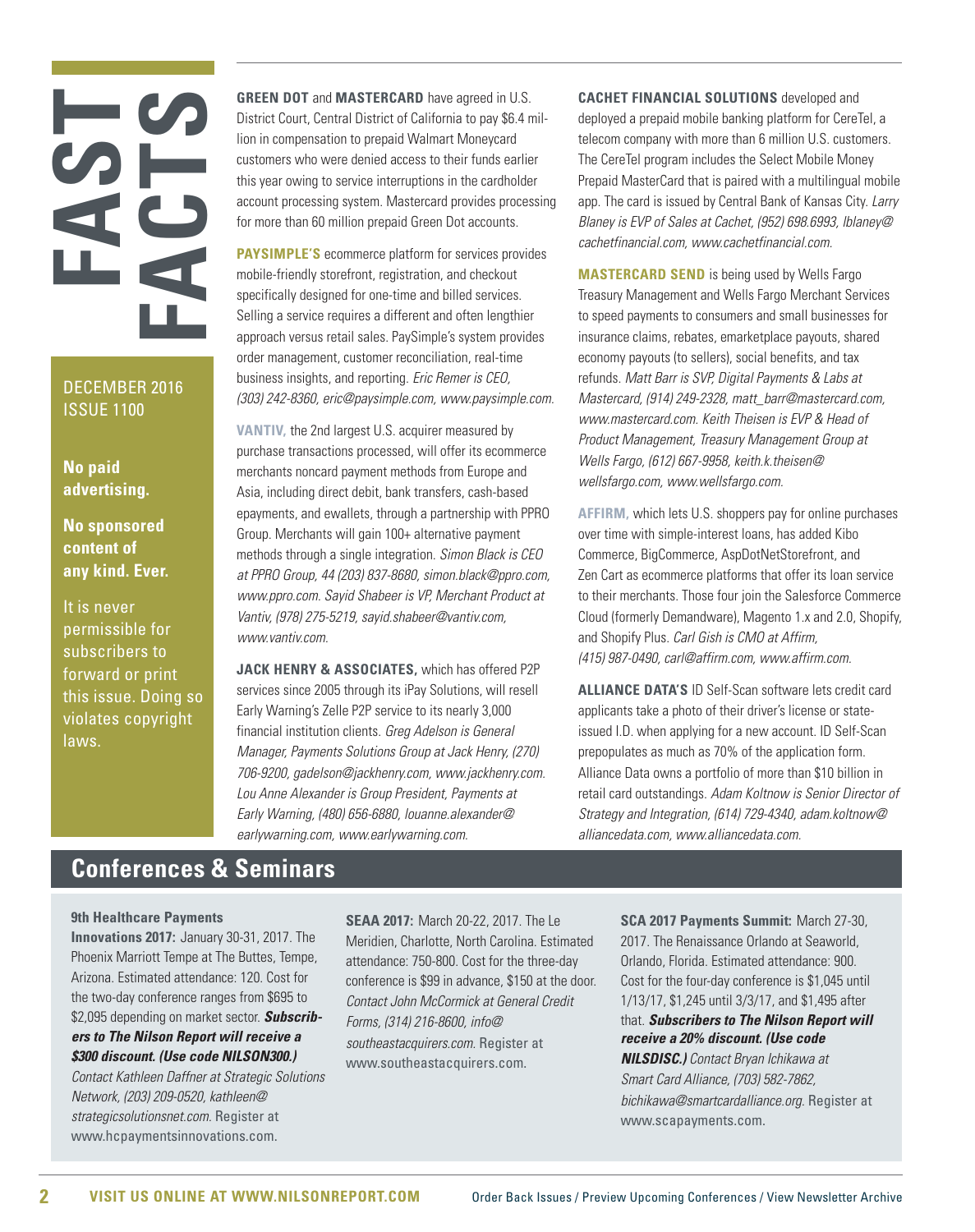#### **THE UNITED STATES PATENT AND TRADEMARK OFFICE (USPTO)**

has denied CPI Card Group's challenges to the validity of several claims of Gemalto's U.S. Patent No. 5,944,833. Gemalto patents describe fundamental measures used in EMV cards to prevent security breaches and card cloning. Gemalto asserted USPTO No. 5,944,832 and No. 6,786,418 against CPI Card in lawsuits filed in U.S. District Court for the District of Colorado. The court put the case on hold while the USPTO completed its analysis. That case can now resume. *Bertrand Knopf is SVP of Secure Transactions, North America at Gemalto, (512) 257-3806, bertrand.knopf@gemalto.com, www.gemalto.com.* 

**KOUNT CENTRAL** is a comprehensive fraud protection suite for online payment processors, payment gateways, host payment pages, and ecommerce platforms. Four new protection features have been added to the company's legacy system including a continuous underwriting function, which monitors and reacts to a risk level change for each merchant and each transaction processed. *Don Bush is VP Marketing, (208) 489-3346, don.bush@kount.com, www.kount.com.* 

**CARDTEK** is the first company to receive qSparc Contactless Level 2 Certification for RuPay, the national payment card system of India. The certification enables different types of terminals including tablets, parking devices, outdoor payment terminals, transit validation, and retail terminals. *Erdal Yazmaci is General Manager of Digital Payment and EMV Business Unit at Cardtek, (773) 510-0239, erdal.yazmaci@cardtek.com, www.cardtek.com.* 

#### **Featured Conference**

#### **PAYEXPO AMERICAS 2017**

Two-Day Conference March 7-8, 2017 The Hotel Marquis Reforma Mexico City, Mexico

Topics include: trends in Latin America, digital government for financial disbursement, payments for empowerment, market spotlight on Peru, payments security: trust and transparency in payments, understanding different cashless models, introduction to cryptocurrency, eliminating cash for B2B and B2P payments, what is the outlook for Latin America in the next 12 months?, international examples of building large ecosystems. Speakers represent: BBVA, America Móvil, Interbank, Cámara de Compensación Electrónica, Tienda Pago, Digicel Group, Bitcoin LatAm Foundation, Grupo Financiero Banorte, Startupbootcamp Fintech LATAM, Comisión Nacional Bancaria y de Valores, CTS EMBARQ, Accenture, and more. Cost for the two-day conference is \$1,299. Register before January 6 and save \$800. (Save a further 20% using promo code TNR20.) *Contact Andrew Earle at Clarion Events, 44 (207) 384-7893, andrew.earle@ clarionevents.com.* Register at

www.payexpo.com/americas.

*Subscribers to The Nilson Report will receive a 20% discount.* **20%**

*SAVE*

**NET 1 UEPS TECHNOLOGIES** has obtained two Electronic Money Institution licenses — one in the United Kingdom and one in Malta. The U.K. license was granted to Net1's Transact24 subsidiary. The Malta Financial Services Authority approved Net1's acquisition of C4U-Malta, a licensed electronic money institution. These licenses allow Net1 to issue payment cards, acquire card transactions, handle money transfers, and more. *Serge Belamant is CEO at Net1, 27 (11) 343-2000, sergeb@net1.com, www.net1.com.* 

**PROVUS GROUP,** a subsidiary of Wirecard, was the first card processing service provider in Romania. Its Romcard ewallet product has been integrated in the new Carrefour Pay mobile app, which can be used in all Carrefour stores in Romania. Carrefour Pay, available for both Android and iOS, is QR code-based. *Utku Orgendil is Managing Director at Provus Group, 40 (21) 202-6900, utku.orgendil@wirecard.com, www.wirecard.com.* 

**SOCIETE GENERALE** has signed a merchant acquiring partnership with American Express in eight countries in Sub-Saharan Africa. Those countries are Benin, Burkina Faso, Cameroon, Chad, Guinea, Ivory Coast, Madagascar, and Senegal. The agreement involves online and in-store payments. *Andrew Stewart is VP and GM, Bank Partnerships at American Express, 44 (127) 321-6389, andrew.b.stewart@aexp.com, www.americanexpress.com. Alexandre Maymat is Head of Africa Region at Societe Generale, 33 (1) 4214-2000, alexandre.maymat@socgen.com, www.societegenerale.com.* 

**NET ELEMENT,** which operates a payment-as-a-service transaction and value-added services platform for small to midsized businesses, will use Conformance Technologies as its preferred provider for data compliance. Conformance's PCI, Cyber Attack Readiness, and InConRadar toolsets are available in Chinese, English, Russian, and Spanish. *Oleg Firer is CEO at Net Element, (786) 923-0523, ofirer@netelement.com, www.netelement.com. Darrel Anderson is President at Conformance Technologies, (775) 336-5533 ext. 155, danderson@conformancetech.com, www.conformancetech.com.* 

#### **Management Changes**

**Mike Norton** has been appointed Managing Director, Malta at **Payscout,** 44 (203) 874-5384, mike@payscout.com. **Matt Lanford,**  formerly at Mastercard, has been appointed Senior Vice President and General Manager, Financial Services at **InComm,** (678) 265-9266, mlanford@incomm.com. **Marcy Grimm** has been appointed Vice President of Partner Relations at **National Merchants Association,** (951) 401-7531, mgrimm@ nationalmerchants.com. **Jeff Dumbrell,** formerly at Verifone, has been appointed General Manager, North America at **AEVI,**  (404) 428-7848, jeff.dumbrell@aevi.com. **Chris Shimek** has been appointed Vice President of Global Operations at **Travel Tags,** (651) 554-8517, cjshimek@traveltags.com. **Daniel Mitchell** has been appointed Vice President Sales and Business Development at **iATS Payments,** (778) 945-0047, daniel.mitchell@ iatspayments.com. **Travis Schipper** has been appointed Senior Vice President of Finance at **TMG,** (515) 457-2000, travis.schipper@tmg.global.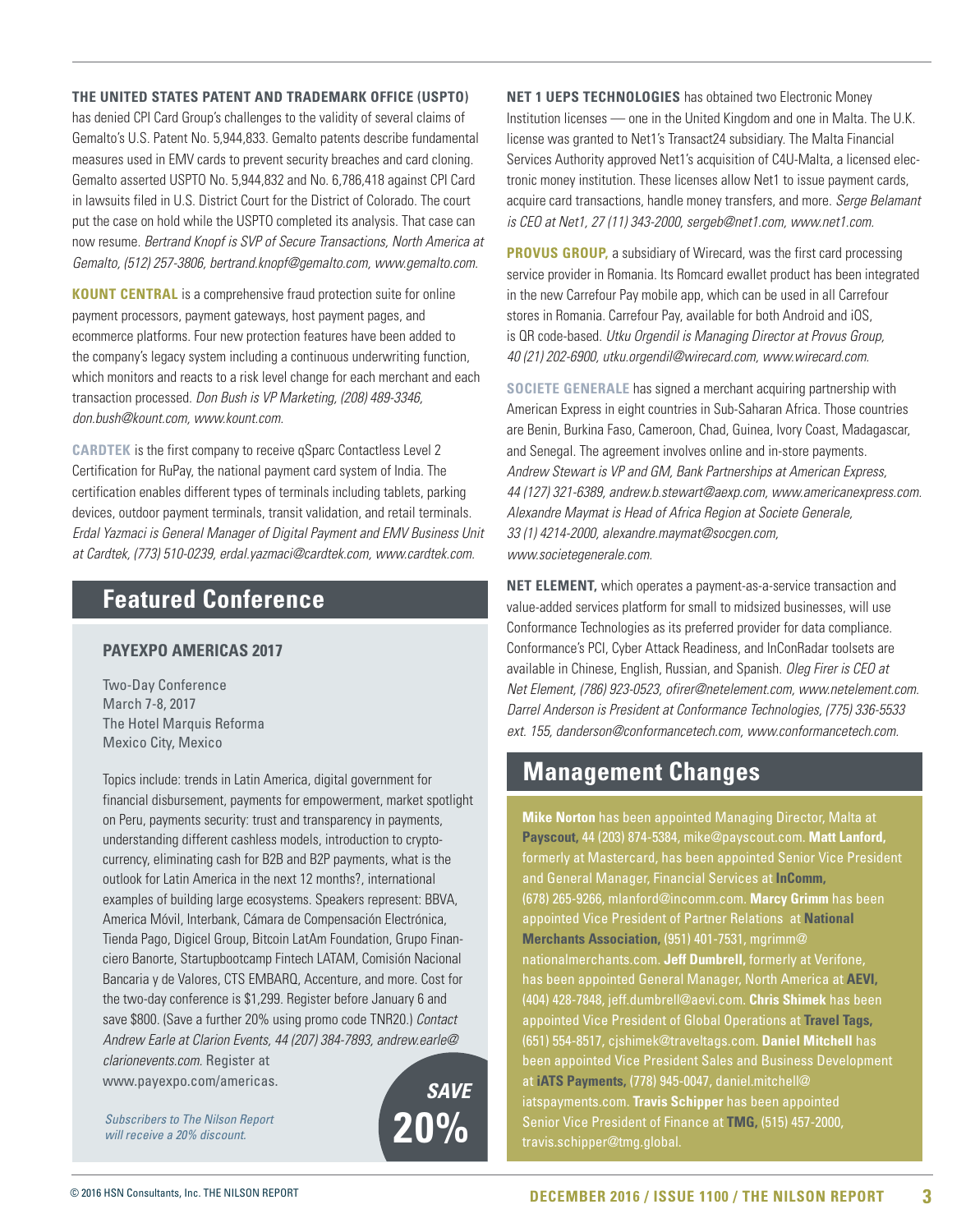<span id="page-3-0"></span>**MAURITIUS COMMERCIAL BANK** has added PayPal-enabled services to its Juice mobile payment and banking platform. Juice offers a network of merchants, funds transfer services, cardless ATM withdrawals, mobile banking, and exclusive offers. *Alain Law Min is Deputy Chief Executive, Head of Retail at Cards SBU, (230) 202-5198, alain.lawmin@mcb.mu, www.mcb.mu.* 

**SMART PACKAGING SOLUTIONS (SPS)** has received Mastercard Card Quality Management certification for its contact modules, dual-interface modules, contactless modules, dual-interface inlays, and contactless inlays. *Olivier Brunet is Product & Marketing Director at SPS, 33 (4) 4253-8444, olivier.brunet@s-p-s.com, www.s-p-s.com.* 

**CARDTEK'S** Mobile Services Manager payment platform has been integrated into DC Payments' card management system to function as a gateway connecting issuers, DC Payments, and multiple tokenization service providers in Canada. *Adel Elassal is Mng. Dir. Americas at DC Payments, (490) 461-2626, aelassal@directcash.net, www.directcash.net. Murat Goksenin Guzel is CCO at Cardtek, (949) 556-8909, murat.guzel@cardtek.com, www.cardtek.com.* 

**FIME'S** Japanese laboratory has achieved accreditations for functional testing on contactless payment terminal kernels for American Express's Expresspay and EMV C-4. *Arnaud Peninon is VP Global Laboratories at Fime, 886 (2) 6636-0430, arnaud.peninon@fime.com, www.fime.com.* 

#### **Investments & Acquisitions — November 2016**

Below is a list of 41 mergers, acquisitions, and corporate financing deals that occurred in 19 countries in November 2016. In the first 11 months of 2016 we identified 500

transactions in 54 countries. Charts published for prior months appear in issues 1098, 1096, 1094, 1092, 1090, 1088, 1086, 1084, 1082, and 1080.

### **Investments & Acquisitions** November 2016

| Company                        | <b>Buyer/Investor</b>           | Amount<br>(mil.) | Country            |
|--------------------------------|---------------------------------|------------------|--------------------|
|                                | <b>CREDIT CARD</b>              |                  |                    |
| <b>Coles</b>                   | Citi <sup>1</sup>               | \$660.0          | Australia          |
|                                | CREDIT INFORMATION              |                  |                    |
| <b>Ximu Credit</b>             | Series A <sup>2</sup>           | \$15.0           | China              |
|                                | <b>DATA ANAIYTICS</b>           |                  |                    |
| <b>Now Interact</b>            | undisclosed <sup>3</sup>        | \$1.6            | Sweden             |
|                                | <b>DEBTMANAGEMENT</b>           |                  |                    |
| <b>AvidXchange</b>             | undisclosed round <sup>4</sup>  | \$18.0           | U.S.               |
| <b>Intrum Justitia</b>         | l indorff <sup>5</sup>          | $\ast$           | Sweden             |
|                                | <b>ECOMMERCE</b>                |                  |                    |
| <b>Dalberry</b>                | <b>IBID Group<sup>6</sup></b>   | $\ast$           | U.K.               |
|                                | HARDWARF                        |                  |                    |
| <b>Buerkle</b>                 | Otto Kuennecke <sup>7</sup>     | $\ast$           | Germany            |
| <b>Smartrac</b>                | linxens <sup>8</sup>            | $\ast$           | <b>Netherlands</b> |
|                                | <b>LENDING</b>                  |                  |                    |
| <b>SmartFunding</b>            | seed funding <sup>9</sup>       | \$0.5            | <b>Singapore</b>   |
|                                | <b>LOYALTY</b>                  |                  |                    |
| <b>Bonusway</b>                | debt financing                  | \$3.4            | <b>Finland</b>     |
| <b>Bonusway</b>                | undisclosed round <sup>10</sup> | \$3.9            | <b>Finland</b>     |
| <b>CheckBonus</b>              | undisclosed round <sup>11</sup> | \$2.1            | Italy              |
| <b>Expert Personal Shopper</b> | IBM <sup>6</sup>                | $\ast$           | U.S.               |
| <b>Groupon Malaysia</b>        | KFit <sup>6</sup>               | $\ast$           | <b>Malaysia</b>    |
|                                | <b>MERCHANT ACQUIRING</b>       |                  |                    |
| C4U-Malta                      | Net1 International <sup>6</sup> | \$3.9            | <b>Malta</b>       |
| <b>CFG Merchant Solutions</b>  | line of credit <sup>12</sup>    | \$4.0            | U.S.               |
| <b>Excel Corporation</b>       | loan facility <sup>13</sup>     | \$25.0           | U.S.               |
| <b>Moneris Solutions</b>       | Vantiv <sup>6</sup>             | \$425.0          | U.S.               |
| <b>Safeguard Bankcard</b>      | Finical <sup>6</sup>            | $\ast$           | U.S.               |
| <b>Stripe</b>                  | undisclosed round <sup>14</sup> | \$150.0          | U.S.               |
| <b>Sync Payments</b>           | Focus <sup>5</sup>              | $\ast$           | U.S.               |
|                                |                                 |                  |                    |

\*Terms not disclosed. <sup>1</sup> Purchased credit card portfolio. <sup>2</sup> Including Kinzon Capital. 3 From SEB. <sup>4</sup> Led by Fifth Third Capital. <sup>5</sup> Merger. <sup>6</sup> Acquisition. <sup>7</sup> Purchased card manufacturing assets. <sup>8</sup>Purchased the Secure ID and Transaction division. <sup>9</sup>Led by FinTech Asia. <sup>10</sup> Led by Buran Venture Capital. <sup>11</sup> Led by Mediaset. <sup>12</sup> From i 2B Capital. <sup>13</sup>From Great American Capital. <sup>14</sup>Co-led by CapitalG and General Catalyst.

|                                |                                        | Amount    |                  |
|--------------------------------|----------------------------------------|-----------|------------------|
| Company                        | <b>Buyer/Investor</b>                  | (mil.)    | Country          |
| <b>VersaPay Merchant Serv.</b> | BluePay Canada <sup>6</sup>            | \$7.6     | Canada           |
|                                | <b>MICROLENDING</b>                    |           |                  |
| <b>Ascend Money</b>            | Ant Financial <sup>15</sup>            | $\ast$    | <b>Thailand</b>  |
| <b>AYE Finance</b>             | Series B <sup>16</sup>                 | \$10.0    | India            |
|                                | <b>MOBILE PAYMENTS</b>                 |           |                  |
| <b>Mobile Credit Payment</b>   | undisclosed round <sup>17</sup>        | \$5.0     | <b>Singapore</b> |
| <b>VNPT Epay</b>               | UTC <sup>6</sup>                       | \$33.8    | Vietnam          |
|                                | <b>MONEY TRANSFER</b>                  |           |                  |
| <b>Toast</b>                   | pre-Series A <sup>18</sup>             | \$1.5     | <b>Singapore</b> |
|                                | <b>P2P PAYMENTS</b>                    |           |                  |
| <b>CashCodes</b>               | seed funding <sup>19</sup>             | \$0.3     | Ireland          |
| <b>Cookies</b>                 | Klarna <sup>6</sup>                    | $\ast$    | Germany          |
|                                | <b>PERSONAL FINANCE</b>                |           |                  |
| <b>Albert</b>                  | seed funding <sup>20</sup>             | \$2.5     | U.S.             |
| <b>CompareCards</b>            | LendingTree <sup>6</sup>               | \$130.0   | U.S.             |
|                                | PROCESSING                             |           |                  |
| <b>DST Billing Solutions</b>   | Hansen Technologies <sup>6</sup>       | $\ast$    | U.K.             |
| <b>Klever Logic</b>            | undisclosed round <sup>21</sup>        | \$3.0     | U.S.             |
| <b>PayCar</b>                  | seed funding <sup>22</sup>             | \$1.4     | <b>France</b>    |
| <b>Wynd</b>                    | Series B <sup>23</sup>                 | \$31.5    | <b>France</b>    |
|                                | <b>SECURITY</b>                        |           |                  |
| <b>Lifelock</b>                | Symantec <sup>6</sup>                  | \$2,300.0 | U.S.             |
| <b>Veridu</b>                  | Global Risk Technologies <sup>19</sup> | $\ast$    | ULK              |
|                                | <b>SOCIAL PAYMENTS</b>                 |           |                  |
| <b>Bluebridge (church app)</b> | Pushpay <sup>6</sup>                   | \$3.1     | U.S.             |
| <b>PayKey</b>                  | Series A <sup>24</sup>                 | \$6.0     | <b>Israel</b>    |
|                                | <b>SOFTWARE</b>                        |           |                  |
| figo                           | Series B <sup>25</sup>                 | \$7.1     | Germany          |
| <b>Problem Solved</b>          | Matica Technologies <sup>26</sup>      | $\ast$    | U.S.             |

15Purchased 20% equity stake. 16Led by LGT Impact Ventures. 17Led by 2W Group. 18 Led by Aetius Capital. <sup>19</sup> Investors not disclosed. <sup>20</sup> Led by 500 Startups. <sup>21</sup> From Austin Ventures. <sup>22</sup> Led by BNP Paribas Private Equity. <sup>23</sup>Including Sodexo Ventures and Orange Digital Ventures. <sup>24</sup>Led by e.ventures. <sup>25</sup>Including DB1 Ventures. <sup>26</sup>Purchased majority interest. © 2016 The Nilson Report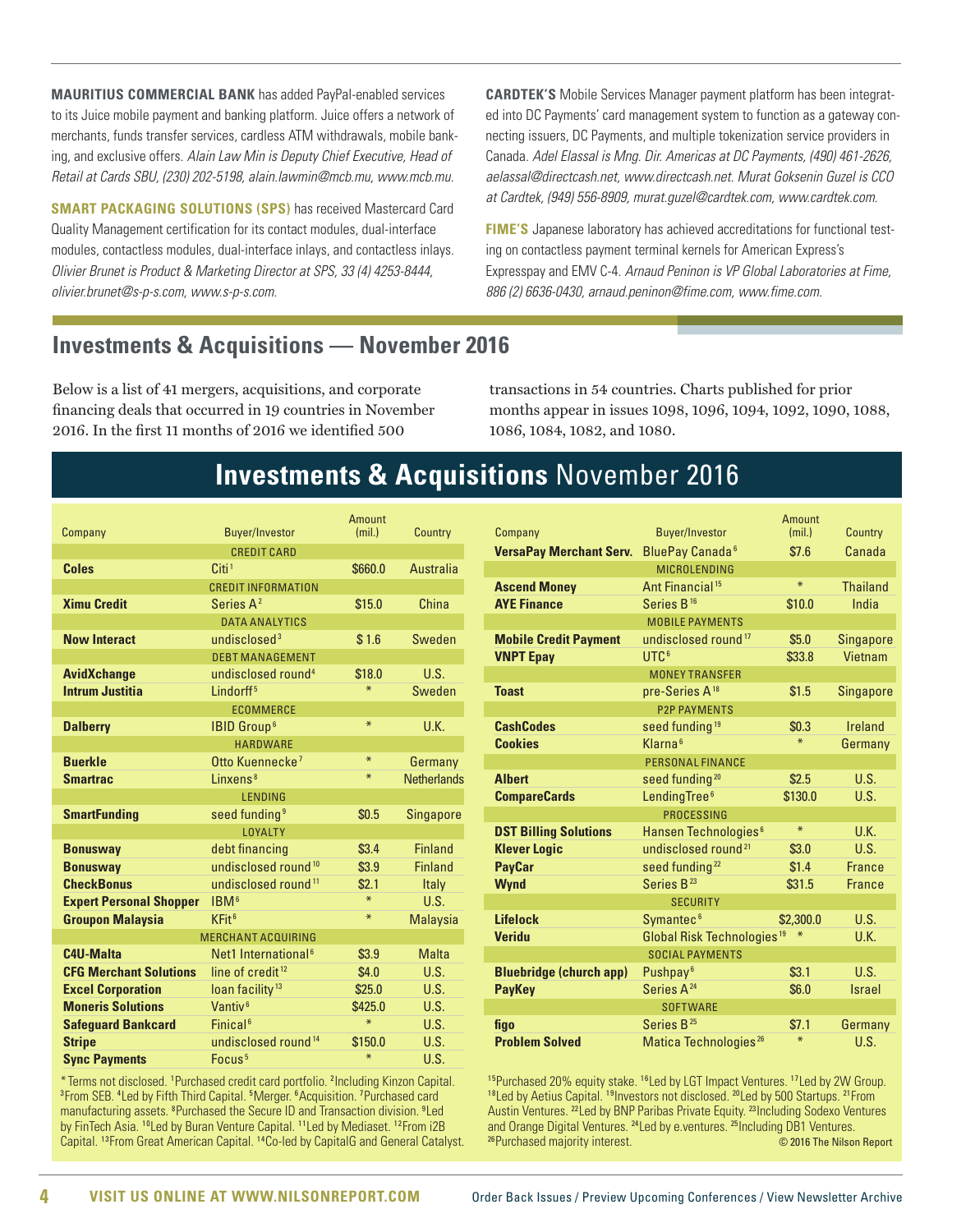#### <span id="page-4-0"></span>**Amex Pay Launches in Canada and the U.K.**

This month American Express started promoting mobile payments to consumer, small business, and corporate cardholders in Canada and the U.K.

who use Android devices (KitKat 4.4 or higher). Amex calls its payment application, which is available in the American Express Mobile App, Amex Pay. The Android operating system uses host card emulation software to support NFC contactless payments at the point of sale.

Cardholders can enroll in Amex Pay with a few taps. When they do, the

American Express Token Service delivers a token to their phone. When purchases are made at merchants using contactless card readers, the token is delivered

#### **No numbers are stored on the cardholder's phone.**

from the phone. No primary account numbers are stored on the cardholder's phone. Amex Pay transactions can be initiated by a fingerprint, by a pattern code, or by keying in a password.

Other features of the American Express Mobile App include the ability to review card purchases,

available line of credit, and account statements. Cardholders can review their Membership Rewards points too. They can also redeem points for their

> most recent purchase as soon as that purchase appears on the statement in their mobile app.

Both Canada and the U.K. have large merchant acceptance networks for contactless payments. Issuers in both countries, including those with Visa and Mastercard portfolios, automatically send dual contact/contactless chip cards to their customers.

Amex cardholders in Canada have had access to Apple Pay since November 2015. American Express was the first issuer in the country to offer Apple Pay. Android Pay, which is promoted by Google, is not yet available in Canada. Neither is Samsung Pay.

Apple Pay has been in the U.K. since July 2015. American Express was the first issuer. Android Pay launched in the U.K. in September 2016. Samsung Pay is not yet available in the country. Kenoy Kadakia is Director, Product & Capability Development at American Express Canada in Toronto, (416) 893-4699, kenoy.kadakia@aexp.com, [www.americanexpress.com/canada/.](http://www.americanexpress.com/canada/)

#### **Token Reciprocity for Network Digital Wallets**

[from page 1...](#page-0-0) 

numbers with representations tokens — that if stolen cannot be

used to obtain authorization for a purchase. The reciprocity agreement allows Mastercard mastercard to request

tokens for

Visa cards from the Visa Token Service and Visa to request tokens for Mastercard cards from the Mastercard Digital Enablement Service. The requested tokens will be provisioned to the Visa Checkout digital wallet

or Mastercard's Masterpass digital wallet.

Both companies offer digital checkout services including wallets for online and mobile (including in-app) payments to financial institutions worldwide. Masterpass goes further to support in-store purchases. Many of those financial institutions issue cards on both networks, which is

the underlying reason for the reciprocity agreement.

No country

is more in need than the United States, where consumers who have at least one Visa or Mastercard card average nearly five general

purpose cards including those that operate on the American Express and Discover networks. If cardholders have a digital wallet, they want all of their cards inside it regardless of brand.

Mastercard and Visa product teams will examine specifications of the other's APIs and write the code that will execute the token request and delivery.

**Visa/Mastercard will connect their wallets with each other's tokens.** 

> Both companies went through that process previously with

> > [> see p. 6](#page-5-0)

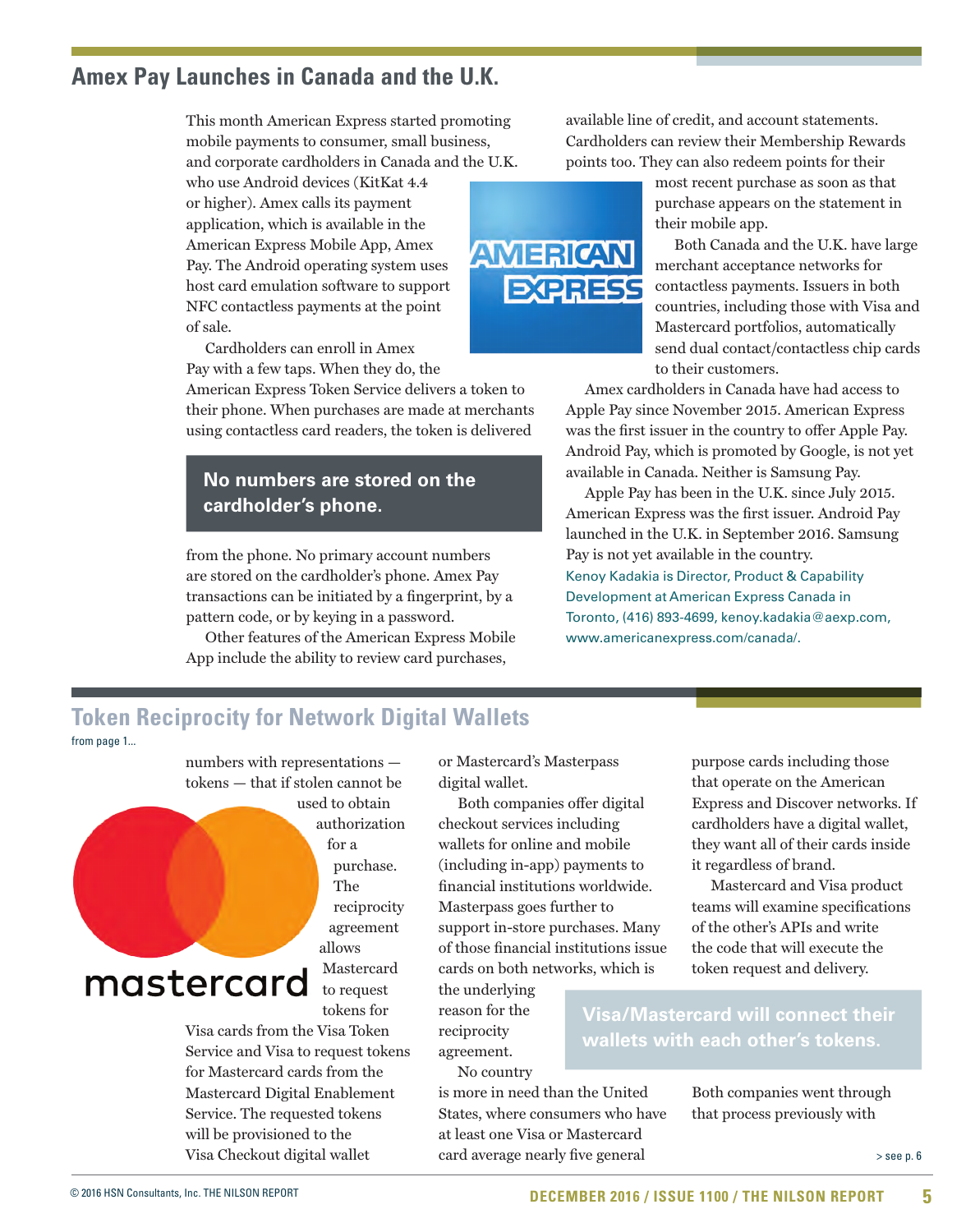#### <span id="page-5-0"></span>**Token Reciprocity for Network Digital Wallets**  [from page 5...](#page-4-0)

Apple, Samsung, and Google for their device-based mobile wallets.

Token reciprocity between Visa and Mastercard could be completed in the first half of 2017. To maximize value VISA to consumers, future reciprocity deals will need to be completed with American Express, Discover, Diners Club, UnionPay, JCB, and domesticonly card brands.

In addition to what Mastercard and Visa need to do, merchant acquirers and gateway providers must make their systems flexible enough to accommodate tokens, which are dynamic compared to the static data of a primary account number included in legacy authorization requests. Acquirers and gateways already handling 3D Secure transactions, which

involve one-time passwords, will require fewer changes to their systems.

Visa and Mastercard have the same goal for

their digital wallet services reduced fraud and higher rates of completion for card-not-present purchases. That combination will serve to expand merchant acceptance for their wallets,

which now number over 300,000 worldwide. James Anderson is Executive VP, Digital Payment Products at Mastercard in New York, (917) 408-2862, james.anderson@mastercard.com, [www.mastercard.com.](http://www.mastercard.com) Vish Shastry is VP, Digital Products at Visa in

San Francisco, California, (415) 805-4687, vishastr@visa.com, [www.visa.com](http://www.visa.com).

### **Software "Chip" to Secure Mobile Payments**

[from page 1...](#page-0-0) 

mobile payments amounted to almost \$18 billion. Alipay, a business unit of Ant Financial



Services Group, is the payment processor for online and mobile payments for all Alibaba Group marketplaces.

The 30 million users of Alipay mobile wallets who reside outside of China, and who make payments on AliExpress, one of Alibaba Group's retail marketplaces, use software from V-Key to secure transactions.

AliExpress offers consumers the opportunity to buy goods directly from manufacturers and distributors in China. Buyers can be anywhere in the world.

Patented V-OS software from V-Key encrypts account and personal data in Alipay wallets. V-Key says it offers the industry's first "virtual smart card chip." V-OS complies with Security Requirements for Cryptographic Modules, standards originally established for hardware-based security by The National Institute of Standards and Technology in the U.S. V-Key's technology has been certified by FIPS 140-2 (U.S.) and the Info-Communications Development

Authority in Singapore.

Trusted execution environments

are a secure area in a chip. V-OS creates a secure, isolated area in a mobile app where sensitive data can be stored and processed by trusted applications built within it. A V-OS-secured app binds itself to a device. However, it functions independently from the device's operating system.

V-OS works on both iOS and Android devices. It is delivered to V-Key clients as a software development kit, and is then embedded in their apps.

Firmware can be updated over the air, in most cases without requiring the entire application to be updated.

In addition to cloud-based payments, V-OS also supports trusted digital identification and authentication for mobile banking apps and public key-based transactions as well as mobile applications from governments.

**...creates an isolated area in an app where sensitive data can be stored.** 

> V-Key clients include financial institutions DBS and UOB in Singapore and the government of Singapore.

> Ant Financial was an investor in a \$12-million Series B funding round V-Key completed in 2014. The company has received a total of \$16 million in two rounds. Benjamin Mah is CEO at V-Key in Singapore, (65) 6471-2524, benjamin.mah@v-key.com, [www.v-key.com.](http://www.v-key.com)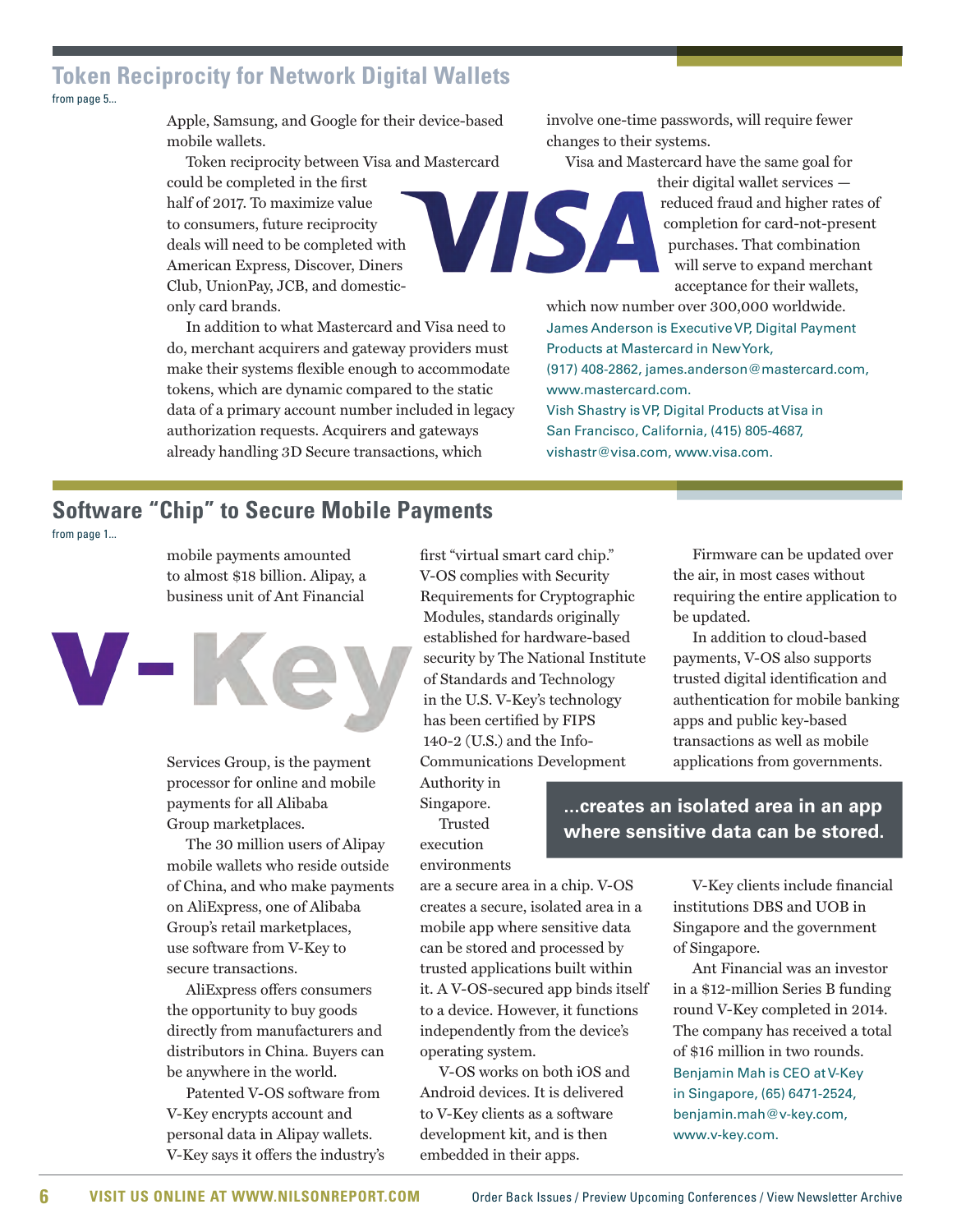#### <span id="page-6-0"></span>**Card Manufacturer Shipments — Part 3**

[from page 1...](#page-0-0) 

cards, and transportation/ticketing cards. Shipments by manufacturer in 2015 of those cards are shown here along with nonpayment cards for healthcare, identification, access control, membership/loyalty, gaming, ecommerce/digital certificates, and promotions, as well as for driver's licenses.

Gemalto continued to be the largest manufacturer of SIM cards for mobile phones. XH Smartcard had the largest increase in units shipped, up 150.0 million, followed by Beautiful Card (up 115.2 million).

Workz had the largest number of prepaid phone cards shipped, and FutureCard continued as the top manufacturer of other phone cards. TravelTags and Abnote produced the most private label prepaid cards. China Card Group (Shanghai China Card Smart Card Co.) shipped the most transportation/ticketing cards, followed by Gemalto. The nonpayment card category was led by CPI Card Group and Exceet Card Group.

#### **Telephone, Transportation, Prepaid & Nonpayment Card Shipments** 2015

| <b>SIM Telephone Cards</b>  |         | 16 XH Smartcard                    | 0.3   | 5 Watchdata                    | 29.0  | 13 China Card Group                      | 43.3 |
|-----------------------------|---------|------------------------------------|-------|--------------------------------|-------|------------------------------------------|------|
| <b>Rank Manufacturer</b>    | Mil.    | 17 Takcere                         | 0.2   | <b>6 PGP Group</b>             | 26.5  | 14 PAV Card                              | 38.9 |
| 1 Gemalto                   | 1,577.0 | <b>Other Phone Cards</b>           |       | 7 OT                           | 17.0  | 15 MK Smart                              | 38.7 |
| 2 Safran                    | 604.5   | <b>Rank Manufacturer</b>           | Mil.  | 8 Valid                        | 10.8  | <b>16 Beautiful Card</b>                 | 34.3 |
| 3 OT                        | 534.0   | 1 FutureCard                       | 480.0 | 9 Placard                      | 9.5   | <b>17 Toppan Printing</b>                | 32.3 |
| 4 G&D                       | 515.0   | 2 MCT Cards & Tech.                | 226.3 | 10 Toshiba                     | 7.4   | 18 Plastek Cards                         | 32.0 |
| 5 Watchdata                 | 494.3   | 3 Safran                           | 92.0  | 11 FutureCard                  | 7.1   | 19 Abnote                                | 28.1 |
| <b>6 Beautiful Card</b>     | 383.8   | 4 Plastek Cards                    | 25.0  | 12 Abnote                      | 7.0   | 20 Asia Credit Card                      | 22.0 |
| <b>7 XH Smartcard</b>       | 180.0   | 5 Thames Card Tech.                | 5.9   | 13 Plastkart                   | 6.0   | 21 FutureCard                            | 20.0 |
| 8 Asia Credit Card          | 156.0   | <b>6 Swiss Post Solutions</b>      | 0.2   | 14 Safran                      | 5.2   | 22 Placard                               | 19.5 |
| 9 Valid                     | 123.1   | 7 CPI Card Group <sup>1</sup>      | 0.1   | <b>15 Toppan Printing</b>      | 4.8   | 23 Watchdata                             | 19.2 |
| 10 Jing King Tech           | 105.5   | <b>Private Label Prepaid Cards</b> |       | 16 Siepmann's Card Sys.        | 4.6   | 24 MCT Cards & Tech.                     | 16.2 |
| 11 DZ Card                  | 80.0    | Rank Manufacturer                  | Mil.  | 17 Takcere                     | 3.0   | 25 Toppan Forms                          | 15.7 |
| 12 Inkript                  | 58.5    | 1 Travel Tags                      | 495.6 | <b>18 Swiss Post Solutions</b> | 2.3   | 26 AbaciCard                             | 14.0 |
| 13 Workz                    | 37.9    | 2 Abnote                           | 342.1 | 19 FoongTone Tech.             | 2.0   | 27 Travel Tags                           | 11.4 |
| 14 NovaCard                 | 31.4    | <b>3 Plastek Cards</b>             | 150.0 | 20 DZ Card                     | 2.0   | 28 Toshiba                               | 11.2 |
| 15 MK Smart                 | 16.5    | 4 Thames Card Tech.                | 104.4 | 21 Asia Credit Card            | 2.0   | 29 Kyodo Printing                        | 10.6 |
| 16 FutureCard               | 12.0    | 5 CPI Card Group <sup>1</sup>      | 93.3  | 22 Goldpac                     | 1.9   | 30 Austria Card                          | 10.3 |
| 17 ImCARD                   | 6.1     | <b>6 Exceet Card Group</b>         | 60.0  | 23 NovaCard                    | 1.5   | 31 IntelCav                              | 9.0  |
| 18 Toshiba                  | 3.6     | <b>7 Valerian Tech.</b>            | 41.1  | 24 Rosan Finance               | 1.4   | 32 Taiwan Name Plate                     | 8.5  |
| <b>19 Exceet Card Group</b> | 3.0     | <b>8 Swiss Post Solutions</b>      | 35.0  | 25 Masria Card                 | 1.3   | 33 Perfect Plastic                       | 8.4  |
| 20 Takcere                  | < 0.1   | 9 Placard                          | 34.3  | 26 Toppan Forms                | 0.7   | 34 Siepmann's Card Sys.                  | 7.5  |
| <b>Prepaid Phone Cards</b>  |         | <b>10 Beautiful Card</b>           | 14.7  | 27 Tag Systems                 | 0.4   | 35 Inkript                               | 7.1  |
| <b>Rank Manufacturer</b>    | Mil.    | 11 IntelCav                        | 8.0   | <b>28 ICK</b>                  | 0.3   | 36 Hogier Gartner                        | 7.0  |
| 1 Workz                     | 976.0   | 12 FutureCard                      | 7.5   | 29 XH Smartcard                | 0.3   | 37 INCM                                  | 6.9  |
| 2 DZ Card                   | 250.0   | <b>13 Perfect Plastic</b>          | 1.8   | <b>Nonpayment Cards</b>        |       | <b>38 M-Tech Innovations</b>             | 4.5  |
| 3 Hogier Gartner            | 230.0   | <b>14 Toppan Printing</b>          | 1.8   | <b>Rank Manufacturer</b>       | Mil.  | 39 Valerian Tech.                        | 4.3  |
| 4 Inkript                   | 184.0   | 15 FoongTone                       | 1.5   | 1 CPI Card Group <sup>1</sup>  | 222.5 | 40 Workz                                 | 3.0  |
| 5 OT                        | 139.0   | 16 Hogier Gartner                  | 0.8   | <b>2 Exceet Card Group</b>     | 195.0 | 41 Thomas Greg & Sons                    | 2.8  |
| 6 AbaciCard                 | 120.0   | <b>17 XH Smartcard</b>             | 0.5   | 3 Valid                        | 157.3 | 42 Goldpac                               | 2.7  |
| <b>7 NovaCard</b>           | 92.3    | 18 Thomas Greg & Sons              | 0.3   | 4 Gemalto                      | 123.9 | 43 Masria Card                           | 2.1  |
| 8 Valid                     | 52.3    | 19 Alioth                          | < 0.1 | 5 OT                           | 101.0 | <b>44 Tag Systems</b>                    | 2.0  |
| 9 G&D                       | 18.0    | 20 Toppan Forms                    | < 0.1 | 6 HID Global                   | 96.0  | <b>45 XH Smartcard</b>                   | 2.0  |
| <b>10 Beautiful Card</b>    | 9.9     | <b>Transportation/Ticketing</b>    |       | 7 Swiss Post Solutions 88.3    |       | 46 FoongTone Tech.                       | 1.4  |
| <b>11 Toppan Forms</b>      | 6.8     | <b>Rank Manufacturer</b>           | Mil.  | 8 Able Card                    | 65.0  | <b>47 Rosan Finance</b>                  | 1.2  |
| 12 Plastkart                | 6.0     | 1 China Card Group                 | 54.4  | 9 Safran                       | 58.2  | <b>48 ICK</b>                            | 0.1  |
| 13 M-Tech Innovations       | 5.0     | 2 Gemalto                          | 48.6  | 10 PGP Group                   | 55.3  | <sup>1</sup> Some figures are estimates. |      |
| <b>14 FutureCard</b>        | 4.0     | 3 ASK                              | 45.0  | 11 Jing King Tech              | 50.5  | © 2016 The Nilson Report                 |      |
| 15 Asia Credit Card         | 2.0     | 4 G&D                              | 33.5  | 12 G&D                         | 46.4  |                                          |      |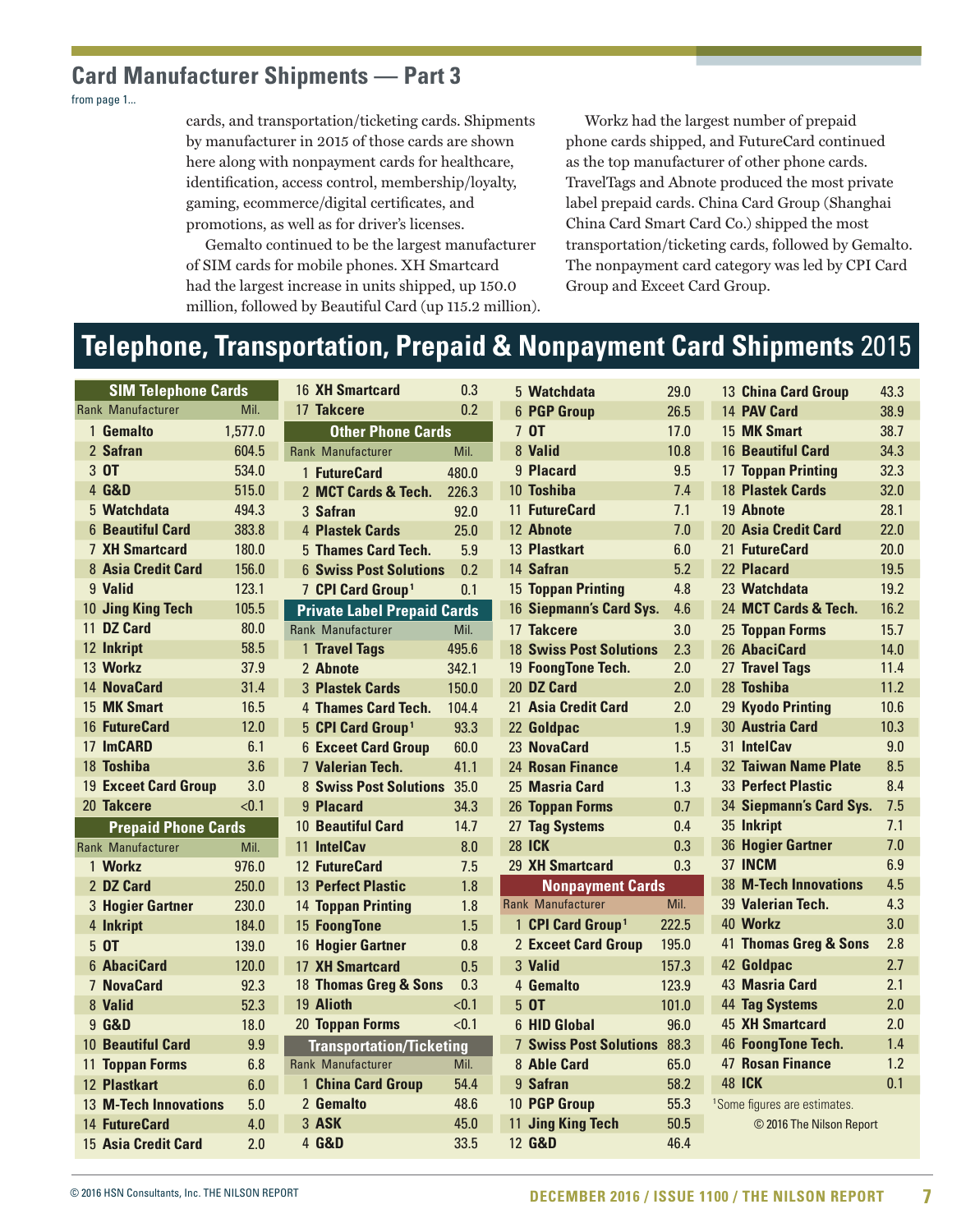#### <span id="page-7-0"></span>**Mobile Card Management System from Amdocs**  [from page 1...](#page-0-0)

money transfers, bill payments, and more. Over the last two years, Amdocs has invested in expanding Utiba's technology, which is

# and virtual cards. Card

limited to support of closed-loop payment systems, to support for global brand and domesticonly general purpose debit and

prepaid cards. The cloudbased card management system

**...lets mobile wallet providers offer payment cards in emerging markets.** 

from Amdocs Mobile Financial Services (MFS), lets mobile wallet providers in telecom and other industries, including retail and financial services, expand their business by offering a payment card product to the more than two billion people in emerging markets who do not have the ability to pay for purchases with any instrument other than cash.

MFS can quickly integrate with card service bureaus for printing and personalization. An interface

mobile wallets, and facilitate loyalty point (card and phone) updates. Fraud fighting and other services available from third-party providers can be features of MFS.

manages card specifications, card product definitions, and issuer identification number (IIN) ranges for both physical

> numbers issued by the system are validated each time a payment request

Amdocs MFS is effectively a light core banking system. It can manage all funds paid to finance prepaid accounts, support

is processed.

Mynt, one of Globe Telecom's subsidiaries in the Philippines, will use Amdocs Mobile Financial Services for its new Casa service. Casa will enable Mynt to offer retailers a whitelabel digital money platform. MFS is being offered to other Amdoc customers that use its

closed-loop payment technology including Indosat in Indonesia (Dompektu), True Thailand, and Strex Norway. State Bank of India and telecom company BNL will use Amdocs MFS for their soon-to-be-launched USSD-based mobile wallet.

Amdocs has annual revenues in excess of \$3.60 billion. Clients are mostly in the telecom, broadband cable, and satellite industries. They use the company's revenue management, customer management, operations systems support, network control, and other products and services. Amdocs operates using a pertransaction revenue model. If it takes three years before a client starts seeing a return on their investment, Amdocs can wait with them, which makes it a strong competitor to mobile payment platform providers with smaller balance sheets.

Sharath Dorbala is VP and Head of Mobile Financial Services at Amdocs in San Francisco, California, (206) 696-4955, sharath.dorbala@amdocs.com, www.amdocs.com.

#### **Behavioral Biometrics from Leumi Card**

[from page 1...](#page-0-0) 

nearly a year of testing, Leumi says behavioral biometrics technology from Israeli startup SecuredTouch, which will be embedded in the Leumi Card mobile app, is overwhelming likely to determine if transactions are being initiated by a valid cardholder. When Leumi card transactions occur, SecuredTouch sends the issuer a risk score from 0 to 1000. Leumi can set thresholds for automatic approval, rejection, or further review. SecuredTouch never sees the exact name or any other personal details of the cardholder.

Identification is based on unique attributes of the cardholder gathered when they interact with their own phone including the size of their finger,

## leumi card

the pressure of its touch, and the number of used touchscreen pixels it triggers. The SecuredTouch algorithm in the Leumi card app profiles cardholders' initial sessions. Once enough data is captured, these behavioral biometrics can be verified in real time and used to determine whether the card owner is the one operating the app or if a single criminal or automated bot is attempting fraud. SecuredTouch's identity verification continuously monitors every in-app activity, in addition to the initial login stage.

[> see p. 12](#page-10-0)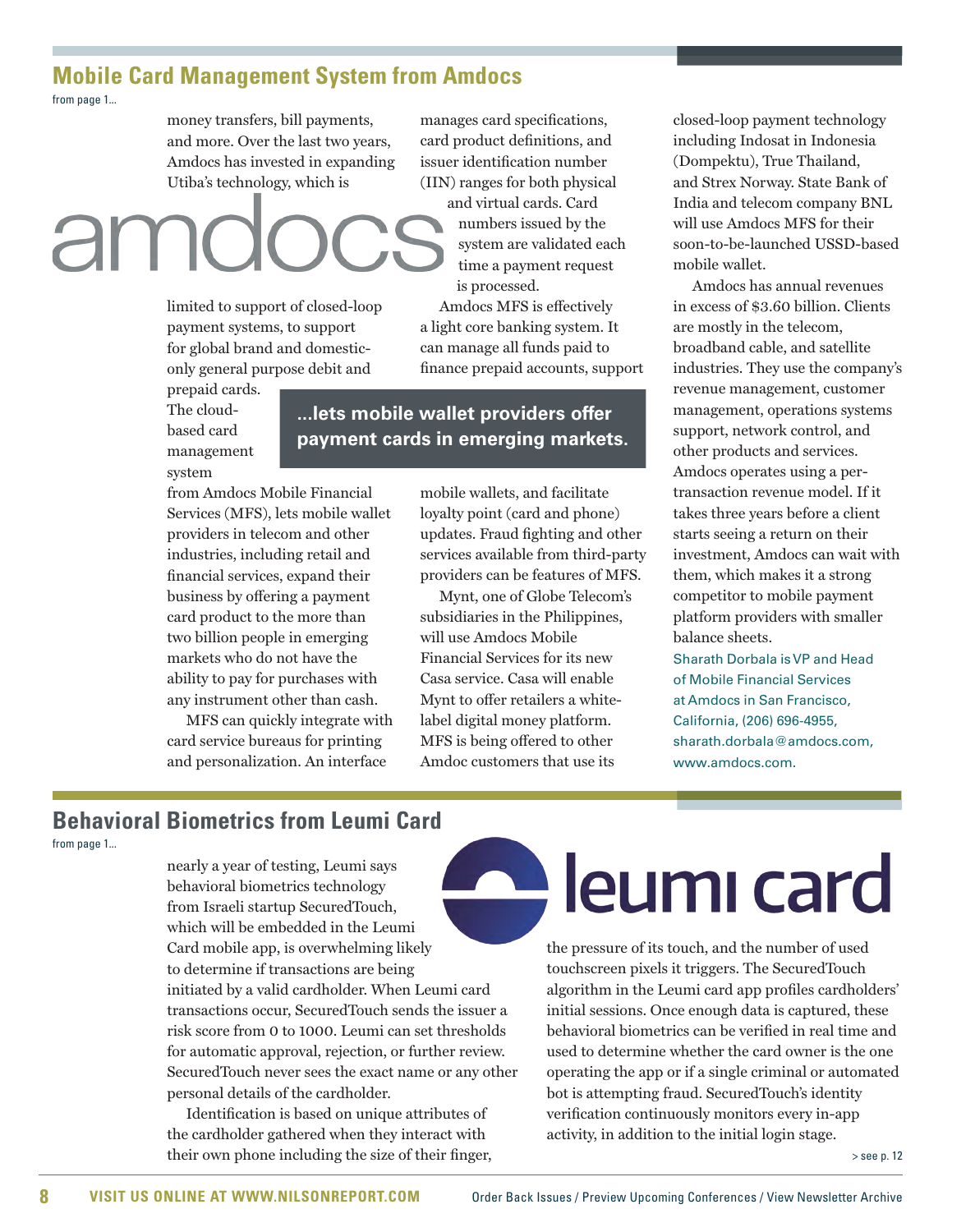## **Largest Maestro Issuers Worldwide 2015**

<span id="page-8-0"></span>

| <b>Rank</b>     | <b>Issuer, Country</b>                                                                                                                                   | <b>Purchase</b><br>Volume (mil.) | <b>Cards</b><br>(000) | Rank | <b>Issuer, Country</b>                                 | <b>Purchase</b><br><b>Volume</b> (mil.) | <b>Cards</b><br>(000) |
|-----------------|----------------------------------------------------------------------------------------------------------------------------------------------------------|----------------------------------|-----------------------|------|--------------------------------------------------------|-----------------------------------------|-----------------------|
| $\mathbf{1}$    | <b>BBVA Provincial Venezuela</b>                                                                                                                         | \$72,700.2                       | 3,562                 | 51   | <b>KEB Hana Card</b> South Korea                       | \$1,044.6                               | 1,975                 |
|                 | 2 Banesco Venezuela                                                                                                                                      | \$64,040.1                       | 4,013                 |      | 52 Migros Bank Switzerland                             | \$1,015.0                               | 175                   |
|                 | 3 ING Netherlands, Belgium, France <sup>1</sup>                                                                                                          | \$41,288.8                       | 12,970                |      | 53 Santander Bank Germany                              | \$999.2                                 | 369                   |
|                 | 4 <b>Commonwealth Bank</b> Australia                                                                                                                     | \$28,840.1                       | 4,800                 |      | 54 RBC Royal Bank Trinidad & Tobago <sup>2</sup>       | \$966.3                                 | 554                   |
|                 | 5 ABN Amro Netherlands                                                                                                                                   | \$24,335.7                       | 6,628                 |      | 55 Ahli United Kuwait                                  | <b>\$861.4</b>                          | 134                   |
|                 | <b>6 Itau Unibanco Brazil</b>                                                                                                                            | \$18,884.0                       | 31,194                |      | 56 DZ Bank Germany                                     | \$848.5                                 | 8,000                 |
|                 | 7 BancoPosta Italy                                                                                                                                       | \$17,709.4                       | 7,785                 |      | 57 Banco Sofitasa Venezuela                            | \$773.6                                 | 310                   |
|                 | 8 Mercantile Banco Venezuela                                                                                                                             | \$17,015.9                       | 3,867                 |      | 58 PBZ Croatia                                         | \$700.3                                 | 611                   |
|                 | 9 <b>Sberbank</b> Russia                                                                                                                                 | \$13,127.7                       | 42,105                |      | 59 National Bank Greece                                | \$675.2                                 | 1,996                 |
|                 | 10 Caixa Economica Federal Brazil                                                                                                                        | \$12,523.4                       | 44,307                |      | 60 Borgun Iceland                                      | \$669.1                                 | 140                   |
| 11              | Banco de Venezuela Venezuela                                                                                                                             | \$10,570.4                       | 5,032                 |      | 61 Santander Totta Portugal                            | <b>\$646.7</b>                          | 242                   |
| 12 <sup>°</sup> | <b>Clydesdale Bank</b> United Kingdom                                                                                                                    | \$8,522.2                        | 1,846                 |      | 62 Euro6000 Spain                                      | \$646.6                                 | 314                   |
| 13              | <b>UBS</b> Switzerland                                                                                                                                   | \$8,480.5                        | 1,307                 |      | 63 Maduro & Curiel's Curacao, Aruba <sup>3</sup>       | \$619.5                                 | 482                   |
|                 | 14 <b>Bancaribe</b> Venezuela                                                                                                                            | \$8,415.6                        | 770                   |      | 64 Raiffeisen Bank Romania                             | \$568.8                                 | 746                   |
| 15              | <b>National Commercial Saudi Arabia</b>                                                                                                                  | \$7,177.8                        | 3,052                 |      | 65 Belfius Bank Belgium                                | \$566.2                                 | 3,228                 |
| 16              | <b>Raiffeisen</b> Switzerland                                                                                                                            | \$6,516.3                        | 1,237                 |      | 66 Cartao BRB Brazil                                   | \$557.2                                 | 1,084                 |
| 17<br>18        | <b>Credit Agricole France</b><br><b>Banco Santander Brazil</b>                                                                                           | \$6,245.9<br>\$6,219.9           | 2,184<br>20,005       |      | 67 T. Is Bank Turkey<br>68 Banco Itau Chile            | \$550.2<br>\$547.6                      | 3,308<br><b>191</b>   |
| 19              | <b>Banco Occidental Venezuela</b>                                                                                                                        |                                  | 612                   |      | 69 The Saudi Investment Bank Saudi Arabia              | \$544.0                                 | 167                   |
|                 | 20 KB Kookmin Card South Korea                                                                                                                           | \$6,083.5<br>\$6,033.4           | 6,918                 |      | 70 BW-Bank Germany                                     | \$543.5                                 | 355                   |
| 21.             | <b>Deutsche Bank Germany</b>                                                                                                                             | \$5,663.7                        | 3,893                 |      | 71 VakifBank Turkey                                    | \$534.2                                 | 5,977                 |
|                 | 22 Bancolombia Colombia                                                                                                                                  | \$4,541.3                        | 7,234                 |      | 72 Slovenska Sporitelna Slovakia                       | <b>\$514.4</b>                          | 285                   |
| 23              | <b>Intesa Sanpaolo Italy</b>                                                                                                                             | \$4,323.6                        | 6,560                 |      | 73 Standard Bank South Africa                          | \$504.5                                 | 1,211                 |
| 24              | <b>Credit Suisse Switzerland</b>                                                                                                                         | \$3,855.8                        | 676                   |      | 74 Akbank Turkey                                       | \$465.5                                 | 3,173                 |
| 25              | <b>NongHyup Bank South Korea</b>                                                                                                                         | \$3,600.0                        | 7,535                 |      | 75 BNL Gruppo BNP Paribas Italy                        | \$419.8                                 | 1,668                 |
| 26              | <b>Shinhan Card South Korea</b>                                                                                                                          | \$3,470.4                        | 4,628                 |      | <b>76 Mauritius Commercial Mauritius</b>               | \$415.0                                 | 647                   |
|                 | 27 ANZ Bank New Zealand                                                                                                                                  | \$3,277.6                        | 549                   | 77   | <b>BRD</b> Romania                                     | \$392.9                                 | 1,257                 |
| 28              | <b>Banco Santander Chile</b>                                                                                                                             | \$3,199.4                        | 3,242                 |      | 78 Erste & Steiermarkische Croatia                     | \$368.0                                 | 557                   |
| 29.             | <b>Commerzbank Germany</b>                                                                                                                               | \$2,985.6                        | 2,126                 |      | 79 Banco Comercial AV Villas Colombia                  | \$344.5                                 | 1,394                 |
| 30              | <b>Banco Nacional de Credito Venezuela</b>                                                                                                               | \$2,854.2                        | 983                   |      | 80 BPH Poland                                          | \$343.1                                 | 265                   |
| 31              | <b>Riyad Bank</b> Saudi Arabia                                                                                                                           | \$2,837.7                        | 1,812                 |      | 81 Nordea Europe                                       | \$329.5                                 | 81                    |
|                 | 32 Bank Pekao Poland                                                                                                                                     | \$2,364.3                        | 1,518                 |      | 82 Nedbank South Africa                                | \$320.1                                 | 880                   |
|                 | 33 Absa Bank South Africa                                                                                                                                | \$1,964.7                        | 4,777                 |      | 83 PKO Bank Poland                                     | <b>\$291.8</b>                          | 193                   |
|                 | 34 Caixa Geral de Depositos Portugal                                                                                                                     | \$1,849.6                        | 1,439                 |      | 84 KBC Bank Belgium                                    | \$286.2                                 | 2,201                 |
|                 | 35 Erste Bank Austria                                                                                                                                    | \$1,826.1                        | 584                   |      | 85 Swedbank Lithuania                                  | \$261.6                                 | 550                   |
|                 | 36 Credit Mutuel France                                                                                                                                  | \$1,825.3                        | 285                   |      | 86 BCR Romania                                         | \$260.3                                 | 745                   |
| 37              | <b>BancoEstado Chile</b>                                                                                                                                 | \$1,720.7                        | 1,796                 |      | 87 Erste Bank Hungary                                  | \$243.6                                 | 274                   |
|                 | 38 BFC Banco Fondo Comun Venezuela                                                                                                                       | \$1,689.5                        | 1,273                 |      | 88 Banco Corpbanca Colombia                            | \$237.5                                 | 465                   |
|                 | 39 Swedbank Estonia                                                                                                                                      | \$1,509.7                        | 564                   |      | 89 BIB Serbia                                          | \$224.4                                 | 675                   |
|                 | 40 Banco Davivienda Colombia                                                                                                                             | \$1,370.7                        | 3,102                 |      | 90 Abanka Vipa Slovenia                                | \$222.5                                 | <b>152</b>            |
|                 | 41 Swedbank Sweden<br>42 OTP Bank Hungary                                                                                                                | \$1,366.5                        | 393                   | 91   | <b>Moneta</b> Czech Republic                           | \$213.4                                 | 273                   |
|                 | 43 Ziraat Bankasi Turkey                                                                                                                                 | \$1,362.0<br>\$1,355.5           | 2,123                 |      | 92 Banco Security Chile                                | \$210.0                                 | 79                    |
|                 | 44 Banco Caroni Venezuela                                                                                                                                | \$1,216.3                        | 10,560<br>279         |      | 93 Yapi Kredi Bankasi Turkey<br>94 Barclaycard Germany | \$194.3<br>\$181.6                      | 1,238<br>469          |
|                 | 45 Banco Bicentenario Venezuela                                                                                                                          | \$1,215.2                        | 511                   |      | 95 CBC Banque Belgium                                  | \$173.3                                 | 213                   |
|                 | 46 Frankfurter Sparkasse Germany                                                                                                                         | \$1,153.7                        | 668                   |      | 96 SKB Banka Slovenia                                  | \$162.0                                 | 143                   |
| 47              | <b>Banco de la Nacion</b> Argentina                                                                                                                      | \$1,122.9                        | 4,043                 |      | 97 TEB Turkey                                          | \$158.9                                 | 920                   |
|                 | 48 SABB Saudi Arabia                                                                                                                                     | \$1,103.3                        | 229                   |      | 98 Alior Bank Poland                                   | \$154.3                                 | <b>116</b>            |
|                 | 49 Rabobank Netherlands                                                                                                                                  | \$1,099.3                        | 7,519                 |      | 99 BMN Spain                                           | \$150.6                                 | <b>133</b>            |
|                 | 50 BNP Paribas Fortis Belgium                                                                                                                            | \$1,074.0                        | 3,702                 |      | 100 Banco Colpatria Colombia                           | \$138.2                                 | 373                   |
|                 | <sup>1</sup> Also Germany, Italy, Luxembourg, Poland, Romania, Spain, Turkey. <sup>2</sup> And Eastern Caribbean. <sup>3</sup> And St. Maarten, Bonaire. |                                  |                       |      |                                                        | © 2016 The Nilson Report                |                       |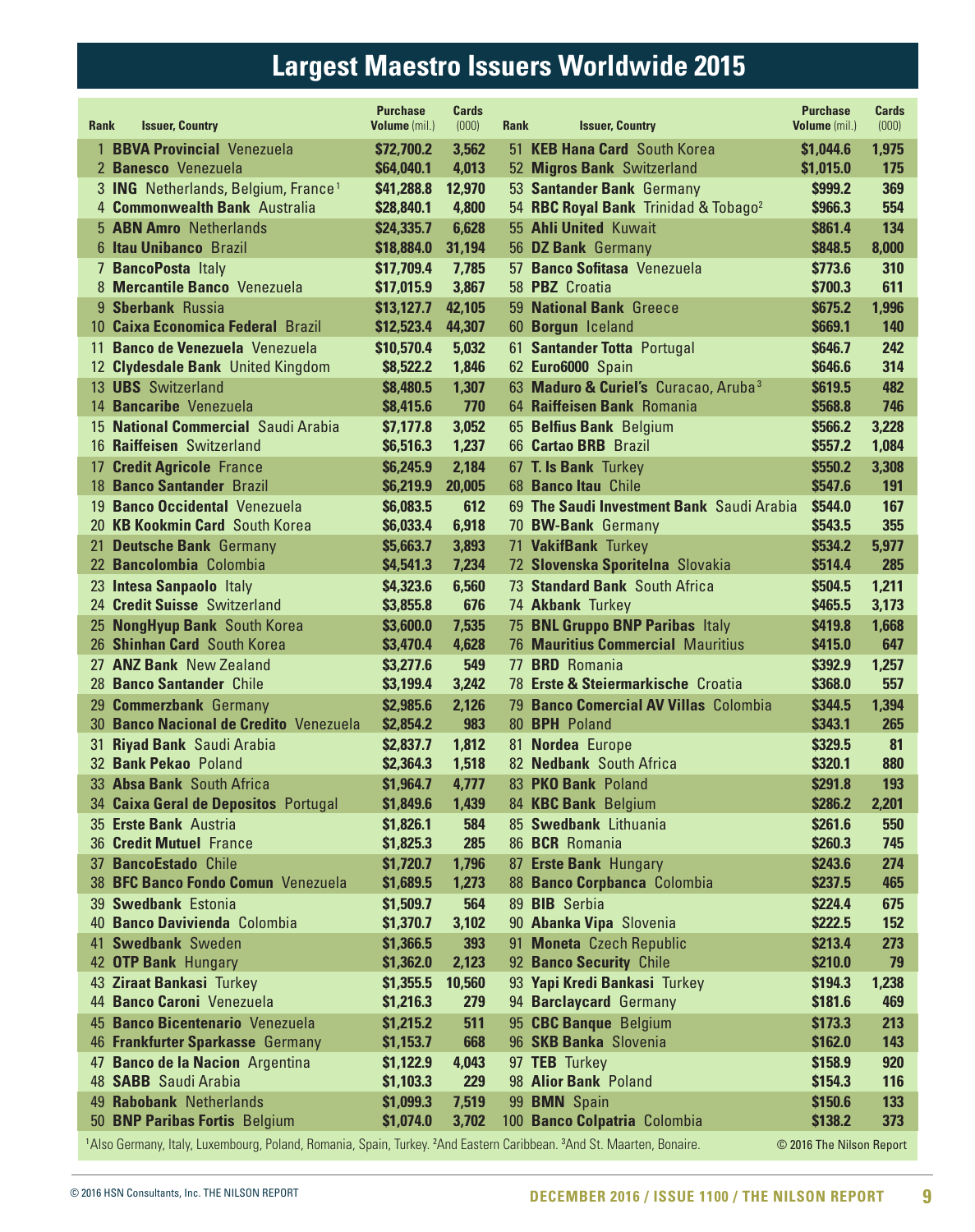Another caveat about personal consumption expenditures in the U.S. is that an unknown amount of commercial spending is included. This occurs because there is no definitive way airlines, restaurants, hotels, and other businesses can separate consumer from commercial spending when they report those figures to the U.S. Department of Commerce.

The Nilson Report created its model for measuring U.S. consumer payment systems to focus exclusively on the purchases component of PCE. The model measures the 11 methods of payment that generated the \$9.550 trillion purchases component of PCE. In 2015 that figure was up 3.4% over 2014. The model, which is shown below, also includes commercial spending, particularly \$1.066 trillion tied to Visa, Mastercard, American Express, and Discover commercial card products. The paper-based payment methods are cash, checks, money orders, travelers cheques, and official checks. In 2015, these products generated \$2.496 trillion or 26.14% of all consumer payment systems volume. Paper-based volume market share fell from 28.20% in 2014, and

is expected to continue to fall every year. By 2020, its market share is projected to be 16.85%.

The four card-based methods of payment are credit, debit, prepaid, and electronic benefits transfer. In 2015, these products generated \$5.665 trillion or 59.32% of all consumer payment systems volume.

Card-based volume is expected to increase every year through 2020, when these methods collectively are projected to account for 69.69%.

The two electronic-based systems are remote payments and preauthorized payments. In 2015, these products generated \$1.389 trillion or 14.54% of all consumer payment systems volume. Electronicbased volume is expected to decrease slightly through 2020, when these methods collectively are projected to account for 13.46% in 2020.

Credit card, debit card, prepaid card, and EBT card transactions totaled 104.19 billion in 2015. These

purchases of goods and services included both private label and general purpose products. Cash transactions from ATMs or over the counter at bank branches were not included in The Nilson Report model, nor were those transactions included in the government's PCE figure.

 **Volume Trans. Avg. Volume Trans. Avg. Volume Trans. Avg. Volume Trans. Avg. (bil.) Share (bil.) Share Amt. (bil.) Share (bil.) Share Amt. PAPER \$3,011.25** 38.26% **68.54** 45.62% **\$44 \$2,495.94** 26.14% **59.10** 33.46% **\$42 Cash \$1,461.65** 18.57% **50.73** 33.77% **\$29 \$1,509.26** 15.80% **47.26** 26.76% **\$32 Checks \$1,446.17** 18.38% **16.99** 11.31% **\$85 \$910.69** 9.54% **11.24** 6.36% **\$81 Money Orders \$77.20** 0.98% **0.65** 0.43% **\$120 \$56.00** 0.59% **0.46** 0.26% **\$121 Offi cial Checks \$21.79** 0.28% **0.13** 0.09% **\$170 \$16.94** 0.18% **0.10** 0.06% **\$166 Travelers Cheques \$4.43** 0.06% **0.05** 0.03% **\$85 \$3.05** 0.03% **0.03** 0.02% **\$95 CARDS \$3,810.31** 48.42% **72.48** 48.25% **\$53 \$5,665.31** 59.32% **104.19** 58.99% **\$54 Credit Cards \$1,939.32** 24.64% **21.19** 14.10% **\$92 \$2,931.84** 30.70% **31.35** 17.75% **\$94 Debit Cards \$1,632.05** 20.74% **43.87** 29.20% **\$37 \$2,420.43** 25.34% **63.85** 36.15% **\$38 EBT Cards \$66.58** 0.85% **2.30** 1.53% **\$29 \$68.90** 0.72% **2.50** 1.41% **\$28 Prepaid Cards \$172.36** 2.19% **5.13** 3.41% **\$34 \$244.15** 2.56% **6.49** 3.67% **\$38 ELECTRONIC \$1,048.10** 13.32% **9.21** 6.13% **\$114 \$1,388.81** 14.54% **13.34** 7.55% **\$104 Preauthorized Payments \$547.45** 6.96% **4.46** 2.97% **\$123 \$772.50** 8.09% **6.64** 3.76% **\$116 Remote Payments \$500.65** 6.36% **4.74** 3.16% **\$106 \$616.31** 6.45% **6.70** 3.79% **\$92 TOTAL \$7,869.66** 100.00% **150.23** 100.00% **\$52 \$9,550.07** 100.00% **176.62** 100.00% **\$54**

The monetary value (volume) of checks and the number of check transactions shown in the table for U.S. consumer payment systems excluded those written to pay for mortgages, child support, and alimony. Those amounts were not counted in the U.S. government PCE figure.

The Nilson Report model also excluded indirect payments that prepay or repay other payment systems. An example of a repayment are checks used to pay credit card statements. An example of a prepayment are the purchases of prepaid cards with credit cards

**Prepayments** (e.g., credit cards, debit cards, or checks used to buy prepaid cards or travelers cheques) and **repayments** (e.g., checks and remote payments used to pay credit card charges) have been subtracted from volume and transactions for the appropriate medium of exchange to avoid double counting. Volume and transactions are counted in the medium in which the direct debit

was made. **Checks** access funds on deposit at financial institutions. Only direct payments are included here. Repayments and prepayments involving other payment systems are excluded (see above for explanation). **Cash** includes cash advances/withdrawals on credit and debit cards and personal checks written solely to obtain cash. **Official checks** include cashier's checks,

. Discounting for repayments and prepayments avoids duplication when measuring spending. Checks counted here included only direct

payments such as those made for a bill payment or in a retail store.

#### **The purchases component of PCE amounted to \$9.550 tril. in 2015.**

#### **U.S. Consumer Payment Systems Paper, Cards, Electronic**

teller checks, and certified checks. Prepaid cards counted here are private label. General purpose prepaid cards are counted with debit cards. **Remote payments** are made using a computer or telephone, and include payments made during online banking sessions, person-to-person money transfers, check conversions at the point of sale, as well as bill payments made at ATMs,

#### **Nonpurchases** include food furnished to employees (including military)…food produced and consumed on farms…standard clothing issued to military personnel…imputed rental of owner-occupied nonfarm Shares of Purchase Volume 2015 **Personal Consumption Expenditures in the U.S.**  $22%$ 20% 46% **Electronic** Cards Paper

| 2010             |              |              |                         |              | 2015             |              |              |
|------------------|--------------|--------------|-------------------------|--------------|------------------|--------------|--------------|
| Trans.<br>(bil.) | <b>Share</b> | Avg.<br>Amt. | <b>Volume</b><br>(bil.) | <b>Share</b> | Trans.<br>(bil.) | <b>Share</b> | Avg.<br>Amt. |
| 68.54            | 45.62%       | \$44         | \$2,495.94              | 26.14%       | 59.10            | 33.46%       | \$42         |
| 50.73            | 33.77%       | \$29         | \$1,509.26              | 15.80%       | 47.26            | 26.76%       | \$32         |
| 16.99            | 11.31%       | \$85         | \$910.69                | 9.54%        | 11.24            | 6.36%        | <b>\$81</b>  |
| 0.65             | 0.43%        | \$120        | \$56.00                 | 0.59%        | 0.46             | 0.26%        | \$121        |
| 0.13             | 0.09%        | \$170        | \$16.94                 | 0.18%        | 0.10             | 0.06%        | \$166        |
| 0.05             | 0.03%        | \$85         | \$3.05                  | 0.03%        | 0.03             | 0.02%        | \$95         |
| 72.48            | 48.25%       | \$53         | \$5,665.31              | 59.32%       | 104.19           | 58.99%       | \$54         |
| 21.19            | 14.10%       | \$92         | \$2,931.84              | 30.70%       | 31.35            | 17.75%       | \$94         |
| 43.87            | 29.20%       | \$37         | \$2,420.43              | 25.34%       | 63.85            | 36.15%       | \$38         |
| 2.30             | 1.53%        | \$29         | \$68.90                 | 0.72%        | 2.50             | 1.41%        | \$28         |
| 5.13             | 3.41%        | \$34         | \$244.15                | 2.56%        | 6.49             | 3.67%        | \$38         |
| 9.21             | 6.13%        | \$114        | \$1,388.81              | 14.54%       | 13.34            | 7.55%        | \$104        |
| 4.46             | 2.97%        | \$123        | \$772.50                | 8.09%        | 6.64             | 3.76%        | \$116        |
| 4.74             | 3.16%        | \$106        | \$616.31                | 6.45%        | 6.70             | 3.79%        | \$92         |
| 150.23           | 100.00%      | \$52         | \$9,550,07              | 100.00%      | 176.62           | 100.00%      | \$54         |

self-service kiosks, and clerk-assisted machines at supermarkets. **Preauthorized payments** are handled electronically end to end through the automated clearing house system. They include payments for insurance premiums and recurring bills such as utilities and gym memberships. Mortgage payments are excluded. © 2016 The Nilson Report

housing…owner-occupied farm dwelling space rent… employees' lodging…rental value of nonresidential fixed assets owned and used by nonprofit institutions serving households…financial services furnished without payment…life insurance…employer contributions for group health insurance and workers compensation…indirect commissions…premium supplements for property and casualty insurance for persons and nonprofit institutions serving households. ©2016 The Nilson Report

#### <span id="page-9-0"></span>**U.S. Consumer Payment Systems**

[from page 1](#page-0-0)